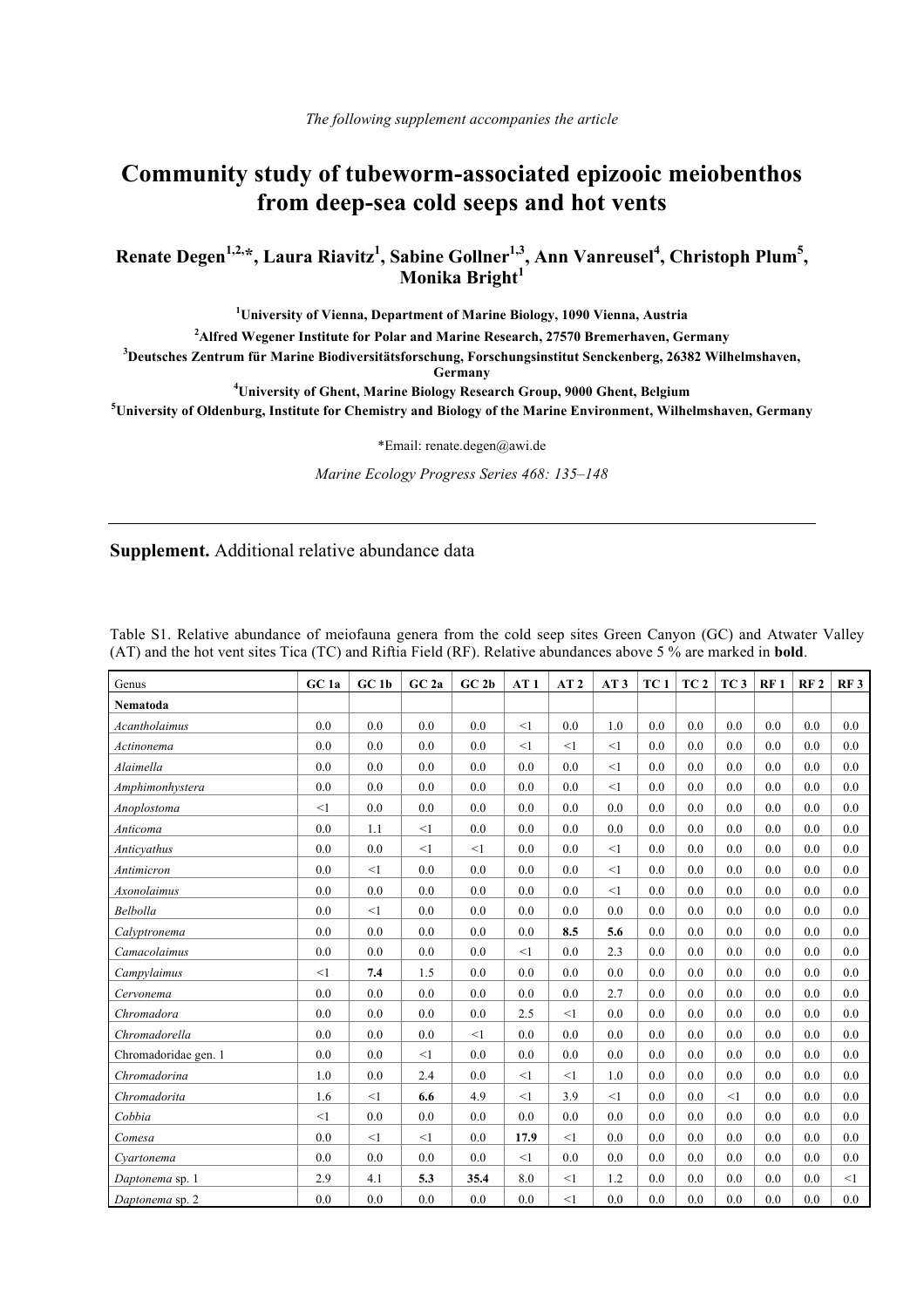| Desmodora             | 14.9     | 19.7    | 7.7       | 8.9      | 32.6    | 12.6    | 2.5      | 0.0     | 0.0     | 0.0     | 0.0     | 0.0  | 0.0     |
|-----------------------|----------|---------|-----------|----------|---------|---------|----------|---------|---------|---------|---------|------|---------|
| Desmolaimus           | 0.0      | 0.0     | 0.0       | $<$ 1    | 0.0     | 0.0     | 0.0      | 0.0     | 0.0     | 0.0     | 0.0     | 0.0  | 0.0     |
| Desmolorenzenia       | 0.0      | 0.0     | 0.0       | 0.0      | 0.0     | 0.0     | $<$ 1    | 0.0     | 0.0     | 0.0     | 0.0     | 0.0  | 0.0     |
| Desmoscolex           | $<$ 1    | $<$ 1   | 0.0       | 0.0      | $<$ 1   | $<$ 1   | 1.3      | 0.0     | 0.0     | 0.0     | 0.0     | 0.0  | 0.0     |
| Dichromadora          | 0.0      | 0.0     | 0.0       | 0.0      | 1.1     | 0.0     | $<$ 1    | 0.0     | 0.0     | 0.0     | 0.0     | 0.0  | 0.0     |
| Diplopeltoides        | 0.0      | 0.0     | 0.0       | 0.0      | 0.0     | 0.0     | $<$ 1    | 0.0     | 0.0     | 0.0     | 0.0     | 0.0  | 0.0     |
| Dorolaimidae gen. 1   | 0.0      | 0.0     | 0.0       | 0.0      | 0.0     | 0.0     | $<$ 1    | 0.0     | 0.0     | 0.0     | 0.0     | 0.0  | 0.0     |
| Dorylaimopsis         | 14.0     | 6.0     | 2.0       | 0.0      | 0.0     | 0.0     | 0.0      | 0.0     | 0.0     | 0.0     | 0.0     | 0.0  | 0.0     |
| Elzalia               | 0.0      | $<$ l   | 0.0       | 0.0      | 0.0     | 0.0     | 0.0      | 0.0     | 0.0     | 0.0     | 0.0     | 0.0  | 0.0     |
| Enoplus               | 0.0      | $<$ l   | 0.0       | 0.0      | 0.0     | 0.0     | 0.0      | 0.0     | 0.0     | 0.0     | 0.0     | 0.0  | 0.0     |
| Epsilonema            | 0.0      | $<$ l   | $<$ 1     | 0.0      | 0.0     | 0.0     | 0.0      | 0.0     | 0.0     | 0.0     | 0.0     | 0.0  | 0.0     |
| Cyatholaimidae gen. 1 | 1.0      | 2.2     | 2.6       | $<$ 1    | 0.0     | 0.0     | 0.0      | 0.0     | 0.0     | 0.0     | 0.0     | 0.0  | 0.0     |
| Linhomoeidae gen. 1   | 2.9      | 1.1     | $<$ 1     | 0.0      | 0.0     | 0.0     | 0.0      | 0.0     | 0.0     | 0.0     | 0.0     | 0.0  | 0.0     |
| Fam X gen. 1          | 0.0      | $<$ l   | 0.0       | 0.0      | 0.0     | 0.0     | 0.0      | 0.0     | 0.0     | 0.0     | 0.0     | 0.0  | 0.0     |
| Fam Y gen. 1          | $<$ 1    | $0.0\,$ | 0.0       | 0.0      | 0.0     | 0.0     | 0.0      | 0.0     | 0.0     | 0.0     | 0.0     | 0.0  | 0.0     |
| Graphonema            | $<$ 1    | 0.0     | 3.1       | $<$ 1    | 0.0     | 0.0     | 0.0      | 0.0     | 0.0     | 0.0     | 0.0     | 0.0  | 0.0     |
| Halalaimus            | $\leq$ 1 | $<$ l   | $<$ 1     | 0.0      | 0.0     | 0.0     | $<$ 1    | 0.0     | 0.0     | 0.0     | 0.0     | 0.0  | 0.0     |
| Halichoanolaimus      | 1.0      | 1.5     | $<$ 1     | 0.0      | $<$ 1   | 0.0     | 4.0      | 0.0     | 0.0     | 0.0     | 0.0     | 0.0  | 0.0     |
| Halomonhystera        | 0.0      | 0.0     | 0.0       | $_{0.0}$ | 0.0     | 0.0     | $<$ 1    | 10.0    | 5.8     | 12.0    | 18.1    | 18.7 | 55.0    |
| Innocuonema           | $<$ 1    | 0.0     | 0.0       | $<$ l    | 0.0     | 0.0     | 0.0      | 0.0     | 0.0     | 0.0     | 0.0     | 0.0  | $0.0\,$ |
| Laimella              | 0.0      | $<$ l   | 0.0       | 0.0      | 0.0     | 0.0     | 0.0      | 0.0     | 0.0     | 0.0     | 0.0     | 0.0  | 0.0     |
| Leptolaimoides        | 0.0      | 0.0     | 0.0       | 0.0      | 0.0     | 0.0     | $<$ 1    | 0.0     | 0.0     | 0.0     | 0.0     | 0.0  | 0.0     |
| Leptolaimus           | 3.2      | 0.0     | $<$ 1     | 3.1      | 7.2     | 4.1     | 1.0      | 0.0     | 0.0     | 0.0     | 0.0     | 0.0  | 0.0     |
| Linhomoeus            | 0.0      | 0.0     | 0.0       | 0.0      | 2.5     | $<$ 1   | 0.0      | 0.0     | 0.0     | 0.0     | 0.0     | 0.0  | 0.0     |
| Marylynia             | 0.0      | 15.6    | 5.5       | 5.5      | 0.0     | 0.0     | 0.0      | 0.0     | 0.0     | 0.0     | 0.0     | 0.0  | $0.0\,$ |
| Megadesmolaimus       | 1.3      | 0.0     | $\leq$ 1  | <1       | 0.0     | 0.0     | 0.0      | 0.0     | 0.0     | 0.0     | 0.0     | 0.0  | 0.0     |
| Metacyatholaimus      | $<$ 1    | 0.0     | 0.0       | 0.0      | 1.7     | 0.0     | 0.0      | 0.0     | 0.0     | 0.0     | 0.0     | 0.0  | 0.0     |
| Metacylicolaimus      | 0.0      | 0.0     | 0.0       | 0.0      | 0.0     | 0.0     | 1.9      | 0.0     | 0.0     | 0.0     | 0.0     | 0.0  | 0.0     |
| Metadesmoliamus       | 0.0      | 0.0     | 0.0       | 0.0      | 1.4     | $<$ l   | 0.0      | 0.0     | 0.0     | 0.0     | 0.0     | 0.0  | 0.0     |
| Metalinhomoeus        | 1.9      | 0.0     | 0.0       | $<$ l    | 1.4     | 0.0     | 0.0      | 0.0     | 0.0     | 0.0     | 0.0     | 0.0  | 0.0     |
| Microlaimus           | 0.0      | 0.0     | 0.0       | 0.0      | <1      | 2.4     | 3.5      | 0.0     | 0.0     | 0.0     | 0.0     | 0.0  | 0.0     |
| Molgolaimus           | 12.4     | $<$ l   | 1.1       | $<$ l    | $<$ 1   | $<$ l   | 1.5      | 0.0     | 0.0     | 0.0     | 0.0     | 0.0  | 0.0     |
| Neochromadora         | 0.0      | 0.0     | 0.0       | 13.5     | $<$ 1   | 0.0     | $<$ 1    | 0.0     | 0.0     | 0.0     | 0.0     | 0.0  | 0.0     |
| Notochaetosoma        | $0.0\,$  | $0.0\,$ | 0.0       | $0.0\,$  | 0.0     | $<$ l   | 0.0      | $0.0\,$ | 0.0     | $0.0\,$ | 0.0     | 0.0  | $0.0\,$ |
| Odontanticoma         | 0.0      | $<$ l   | 2.6       | 0.0      | 0.0     | 8.9     | 3.1      | 0.0     | 0.0     | 0.0     | 0.0     | 0.0  | 0.0     |
| Oncholaimellus        | 0.0      | 0.0     | <1        | 0.0      | 0.0     | 0.0     | 0.0      | 0.0     | 0.0     | 0.0     | 0.0     | 0.0  | $0.0\,$ |
| <b>Oncholaimus</b>    | $<\!\!1$ | 0.0     | $<$ 1     | 0.0      | 0.0     | 8.7     | 0.0      | 0.0     | 0.0     | 0.0     | 0.0     | 0.0  | $0.0\,$ |
| Oxystomina            | 0.0      | 0.0     | 0.0       | $0.0\,$  | 0.0     | 0.0     | <1       | 0.0     | 0.0     | 0.0     | 0.0     | 0.0  | $0.0\,$ |
| Paracanthonchus       | 0.0      | 0.0     | $0.0\,$   | 0.0      | <1      | $<$ 1   | $<$ 1    | 0.0     | 0.0     | 0.0     | 0.0     | 0.0  | 0.0     |
| Paramonhystera        | <1       | <1      | 0.0       | 0.0      | 0.0     | 0.0     | 0.0      | 0.0     | 0.0     | 0.0     | 0.0     | 0.0  | 0.0     |
| Parasphaerolaimus     | $\leq$ 1 | 1.5     | 0.0       | 0.0      | 0.0     | 0.0     | 0.0      | 0.0     | 0.0     | 0.0     | 0.0     | 0.0  | 0.0     |
| Pareudesmoscolex      | 0.0      | 0.0     | 0.0       | $0.0\,$  | 0.0     | 0.0     | 0.0      | 0.0     | 0.0     | 0.0     | 0.0     | 0.0  | $0.0\,$ |
| Platycomopsis         | $0.0\,$  | 0.0     | 0.0       | $0.0\,$  | 0.0     | 0.0     | $\leq$ 1 | 0.0     | 0.0     | 0.0     | 0.0     | 0.0  | 0.0     |
| Pontonema             | 0.0      | 0.0     | $\leq$ 1  | 0.0      | 0.0     | $0.0\,$ | 0.0      | 0.0     | 0.0     | 0.0     | 0.0     | 0.0  | 0.0     |
| Prochaetosoma         | 0.0      | 0.0     | 0.0       | 0.0      | 0.0     | 1.1     | 2.1      | 0.0     | 0.0     | 0.0     | 0.0     | 0.0  | 0.0     |
| Prochromadora         | 0.0      | 0.0     | 0.0       | 0.0      | 0.0     | 0.0     | <1       | 0.0     | 0.0     | 0.0     | 0.0     | 0.0  | 0.0     |
| Prochromadorella      | 0.0      | 0.0     | 3.5       | $0.0\,$  | $<\!1$  | 6.5     | 0.0      | 0.0     | 0.0     | 0.0     | 0.0     | 0.0  | $0.0\,$ |
| Pseudodesmodora       | $0.0\,$  | 0.0     | 0.0       | $0.0\,$  | <1      | 0.0     | $<$ 1    | 0.0     | 0.0     | 0.0     | 0.0     | 0.0  | 0.0     |
| Ouadricoma            | $<\!\!1$ | 2.2     | 0.0       | 0.0      | 0.0     | 0.0     | 0.0      | 0.0     | 0.0     | 0.0     | 0.0     | 0.0  | 0.0     |
| Sabatieria            | 17.1     | 7.8     | 2.6       | 5.8      | $<$ 1   | $<$ 1   | 4.2      | 0.0     | 0.0     | 0.0     | 0.0     | 0.0  | 0.0     |
| Southerniella         | $<$ 1    | $<$ 1   | 1.3       | 0.0      | 0.0     | $<$ l   | 4.0      | 0.0     | 0.0     | 0.0     | 0.0     | 0.0  | $0.0\,$ |
| Sphaerolaimus         | $0.0\,$  | 1.5     | $<$ $\!1$ | 0.0      | $<1\,$  | $<$ 1   | $<$ 1    | 0.0     | 0.0     | 0.0     | 0.0     | 0.0  | $0.0\,$ |
| Spirinia              | 0.0      | 0.0     | 0.0       | 13.9     | $0.0\,$ | 0.0     | 0.0      | 0.0     | $0.0\,$ | 0.0     | $0.0\,$ | 0.0  | $0.0\,$ |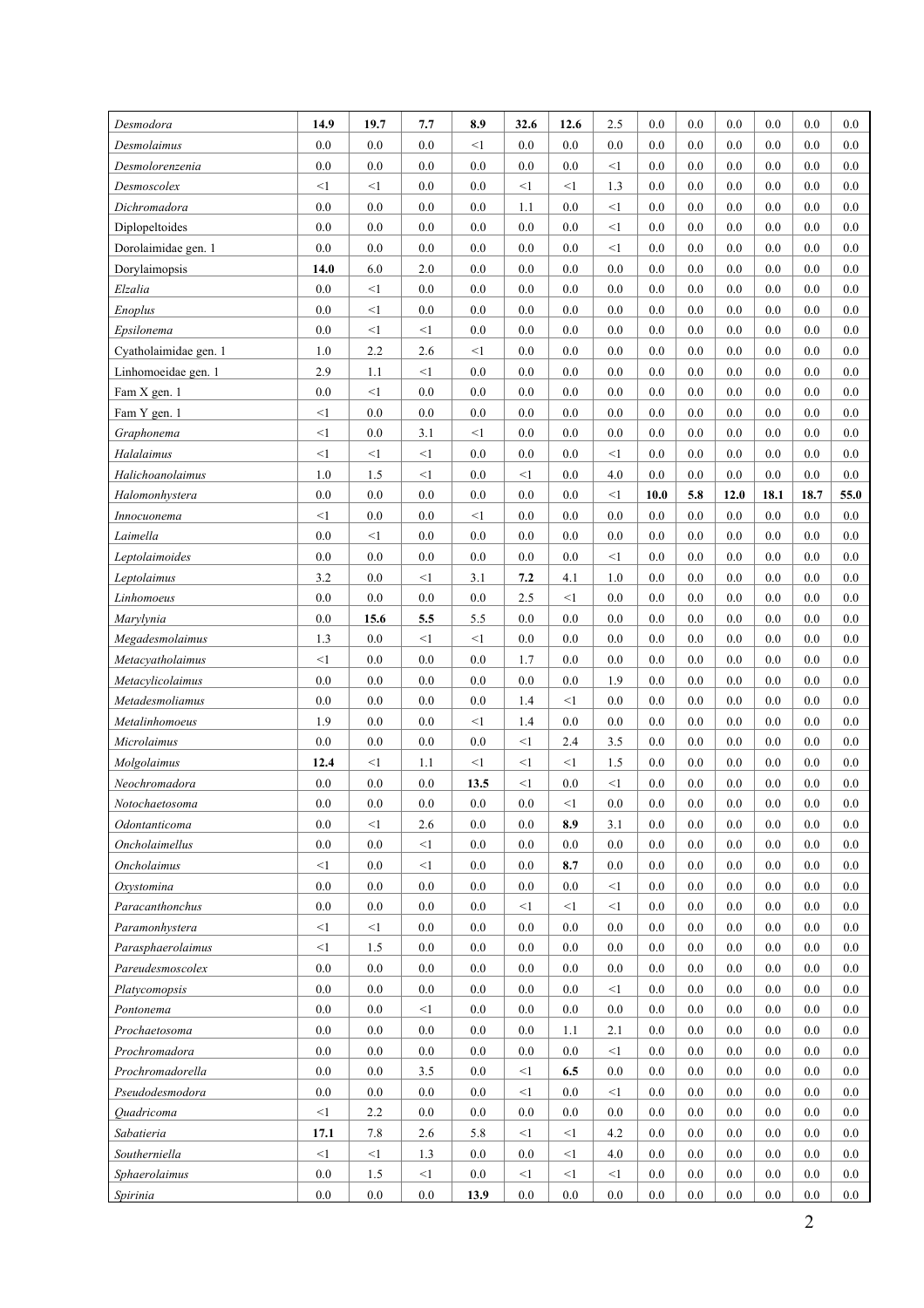| Synonchiella             | 0.0      | $<$ 1   | 0.0     | $<$ l   | 0.0      | 0.0      | $0.0\,$ | 0.0     | 0.0     | 0.0     | 0.0     | 0.0     | 0.0     |
|--------------------------|----------|---------|---------|---------|----------|----------|---------|---------|---------|---------|---------|---------|---------|
| Terschellingia           | 6.3      | 4.1     | 1.1     | $<$ 1   | 0.0      | 0.0      | 0.0     | 0.0     | 0.0     | 0.0     | 0.0     | 0.0     | 0.0     |
| Thalassomonhystera       | 0.0      | 0.0     | 0.0     | 0.0     | $<$ 1    | 4.8      | 3.3     | 71.4    | 91.4    | 64.4    | 27.1    | 0.0     | 6.2     |
| Tricoma                  | $<$ 1    | 0.0     | 1.1     | 0.0     | 0.0      | 0.0      | $<$ 1   | 0.0     | 0.0     | 0.0     | 0.0     | 0.0     | 0.0     |
| Trileptium               | 0.0      | 0.0     | 0.0     | 0.0     | 0.0      | 0.0      | $<$ 1   | 0.0     | 0.0     | 0.0     | 0.0     | 0.0     | 0.0     |
| Trophomera               | 0.0      | 0.0     | 0.0     | 0.0     | 0.0      | 0.0      | 2.1     | 0.0     | 0.0     | 0.0     | 0.0     | 0.0     | 0.0     |
| Viscosia                 | 1.0      | $<$ 1   | $<$ l   | 0.0     | 0.0      | 0.0      | 3.3     | 0.0     | 0.0     | 0.0     | 0.0     | 0.0     | 0.0     |
| Copepoda                 |          |         |         |         |          |          |         |         |         |         |         |         |         |
| Ameira                   | $<$ 1    | 3.8     | 4.0     | 1.2     | <1       | 1.7      | 1.0     | 0.0     | 0.0     | 0.0     | 0.0     | 0.0     | 0.0     |
| Ameiridae gen. 1         | 0.0      | 0.0     | 0.0     | 0.0     | 0.0      | 0.0      | $<$ 1   | 0.0     | 0.0     | 0.0     | 0.0     | 0.0     | 0.0     |
| Ameiropsis               | 0.0      | 0.0     | 0.0     | 0.0     | 0.0      | 1.2      | 1.1     | 0.0     | 0.0     | 0.0     | 0.0     | 0.0     | 0.0     |
| Amphiascella             | $<$ 1    | 0.0     | 0.0     | 0.0     | $<$ 1    | 14.6     | 8.4     | 0.0     | 0.0     | 0.0     | 0.0     | 0.0     | 0.0     |
| Amphiascus               | $<$ 1    | 0.0     | 0.0     | $<$ l   | $<$ 1    | 2.4      | 2.2     | 0.0     | 0.0     | 0.0     | 0.0     | 0.0     | 0.0     |
| Ancorabolidae gen. 1     | 0.0      | 0.0     | 0.0     | 0.0     | <1       | 0.0      | 0.0     | 0.0     | 0.0     | 0.0     | 0.0     | 0.0     | 0.0     |
| <b>Aphotopontius</b>     | 0.0      | $0.0\,$ | 0.0     | 0.0     | 0.0      | 0.0      | 0.0     | <1      | 0.0     | 7.9     | 6.8     | 0.0     | 2.2     |
| Archesola                | <1       | $<$ 1   | 0.0     | 0.0     | <1       | $\leq$ 1 | 0.0     | 0.0     | 0.0     | 0.0     | 0.0     | 0.0     | 0.0     |
| Aregstes                 | 0.0      | 0.0     | 0.0     | 0.0     | 0.0      | $\leq$ 1 | $<$ 1   | 0.0     | 0.0     | 0.0     | 0.0     | 0.0     | 0.0     |
| Bathylaophonte           | 0.0      | 0.0     | 0.0     | 0.0     | 0.0      | 0.0      | 0.0     | 0.0     | 0.0     | 0.0     | 0.0     | 3.4     | 0.0     |
| Benthoxynus              | 0.0      | 0.0     | 0.0     | 0.0     | 0.0      | 0.0      | 0.0     | 0.0     | <1      | $<$ 1   | 0.0     | 25.5    | 0.0     |
| <b>Bradya</b>            | 0.0      | $<$ 1   | 0.0     | 0.0     | $<$ 1    | 0.0      | $<$ 1   | 0.0     | 0.0     | 0.0     | 0.0     | 0.0     | 0.0     |
| Calanoida fam. 1 gen. 2  | 0.0      | 0.0     | 0.0     | 0.0     | <1       | 0.0      | 0.0     | 0.0     | 0.0     | 0.0     | 0.0     | 0.0     | 0.0     |
| Calanoida fam. 1 gen. 1  | 0.0      | $<$ 1   | 0.0     | 0.0     | 0.0      | 0.0      | $<$ 1   | 0.0     | 0.0     | 0.0     | 0.0     | 0.0     | 0.0     |
| Canthocamptidae gen. 1   | 0.0      | 0.0     | 0.0     | 0.0     | 0.0      | 0.0      | $<$ 1   | 0.0     | 0.0     | 0.0     | 0.0     | 0.0     | 0.0     |
| Ceuthocoetes             | 0.0      | 0.0     | 0.0     | 0.0     | 0.0      | 0.0      | 0.0     | 13.1    | <1      | 9.0     | 0.0     | 17.0    | 4.5     |
| Cletodidae gen. 1        | 0.0      | 0.0     | 0.0     | 0.0     | <1       | 0.0      | $0.0\,$ | 0.0     | 0.0     | 0.0     | 0.0     | 0.0     | 0.0     |
| Corbulaseta              | $<$ 1    | 0.0     | 2.1     | 0.0     | 0.0      | 0.0      | 0.0     | 0.0     | 0.0     | 0.0     | 0.0     | 0.0     | 0.0     |
| Cyclopina                | $\leq$ 1 | 0.0     | <1      | 0.0     | $<$ 1    | 1.6      | $0.0\,$ | 0.0     | 0.0     | 0.0     | 0.0     | 0.0     | 0.0     |
| Cyclopoida fam. 1 gen. 2 | 0.0      | 0.0     | 0.0     | 0.0     | 0.0      | 0.0      | $<$ 1   | 0.0     | 0.0     | 0.0     | 0.0     | 0.0     | 0.0     |
| Cyclopoida fam. 1 gen. 1 | $<$ 1    | $<$ 1   | $<$ 1   | 0.0     | 0.0      | 0.0      | $<$ 1   | 0.0     | 0.0     | 0.0     | 0.0     | 0.0     | 0.0     |
| Dactylopodopsis          | $\leq$ 1 | $<$ 1   | 9.8     | 0.0     | 0.0      | 0.0      | 0.0     | 0.0     | 0.0     | 0.0     | 0.0     | 0.0     | 0.0     |
| Delavalia                | 0.0      | $<$ 1   | 0.0     | 0.0     | 1.4      | 0.0      | $<$ 1   | 0.0     | 0.0     | 0.0     | 0.0     | 0.0     | 0.0     |
| Enalcyonium              | 0.0      | 0.0     | 0.0     | 0.0     | $<$ 1    | $<$ 1    | $<$ 1   | 0.0     | 0.0     | 0.0     | 0.0     | 0.0     | 0.0     |
| Erebonaster              | 0.0      | 0.0     | 0.0     | 0.0     | $<$ 1    | 0.0      | 0.0     | 0.0     | 0.0     | 0.0     | 0.0     | 0.0     | 0.0     |
| Eurycletodes             | 0.0      | $0.0\,$ | 0.0     | 0.0     | 0.0      | 0.0      | $<$ l   | 0.0     | 0.0     | $0.0\,$ | 0.0     | $0.0\,$ | $0.0\,$ |
| Fultonia                 | 0.0      | 0.0     | 0.0     | 0.0     | <1       | $<$ 1    | $<$ 1   | 0.0     | 0.0     | 0.0     | 0.0     | 0.0     | 0.0     |
| Halectinosoma            | 0.0      | $<$ 1   | 0.0     | 0.0     | <1       | 0.0      | 0.0     | 0.0     | $<$ 1   | <1      | 2.3     | 0.0     | 0.0     |
| Haloschizopera           | $<\!\!1$ | 0.0     | $<$ 1   | 0.0     | 0.0      | $0.0\,$  | $<1\,$  | 0.0     | 0.0     | 0.0     | $0.0\,$ | 0.0     | 0.0     |
| Harpacticoida gen. 1     | 0.0      | 0.0     | 0.0     | 0.0     | 0.0      | $0.0\,$  | 0.0     | 0.0     | 0.0     | $0.0\,$ | 0.0     | 0.0     | $<$ 1   |
| Heteropsyllus            | 0.0      | $<$ 1   | $0.0\,$ | 0.0     | $<\!\!1$ | $0.0\,$  | 1.3     | $0.0\,$ | 0.0     | 0.0     | $0.0\,$ | 0.0     | 0.0     |
| Mesochra                 | <1       | 0.0     | $1.2\,$ | <1      | $<1\,$   | $<1\,$   | 1.1     | 0.0     | $0.0\,$ | 0.0     | $0.0\,$ | 0.0     | 0.0     |
| Mesocletodes             | 0.0      | 0.0     | $0.0\,$ | 0.0     | $<\!\!1$ | $0.0\,$  | 0.0     | 0.0     | $0.0\,$ | 0.0     | 0.0     | 0.0     | 0.0     |
| Metahuntemannia          | 0.0      | 0.0     | 0.0     | 0.0     | $<\!\!1$ | 0.0      | 0.0     | 0.0     | 0.0     | 0.0     | 0.0     | 0.0     | $0.0\,$ |
| Microsetella             | 0.0      | 0.0     | 0.0     | $0.0\,$ | 0.0      | 0.0      | <1      | 0.0     | 0.0     | 0.0     | 0.0     | 0.0     | 0.0     |
| Miraciidae gen. 1        | 2.5      | $<$ 1   | 6.3     | <1      | <1       | $0.0\,$  | $0.0\,$ | 0.0     | $0.0\,$ | $0.0\,$ | $0.0\,$ | $0.0\,$ | 0.0     |
| Miraciidae gen. 2        | $\leq$ 1 | $0.0\,$ | 0.3     | 0.0     | 0.0      | $0.0\,$  | $<$ 1   | 0.0     | $0.0\,$ | 0.0     | 0.0     | 0.0     | 0.0     |
| Miraciidae gen. 4        | $0.0\,$  | $<$ 1   | 0.0     | 0.0     | 0.0      | $0.0\,$  | <1      | $0.0\,$ | 0.0     | 0.0     | $0.0\,$ | 0.0     | 0.0     |
| Miraciidae gen. 5        | <1       | 0.0     | 0.0     | 0.0     | 0.0      | 0.0      | 0.0     | 0.0     | 0.0     | 0.0     | 0.0     | 0.0     | $0.0\,$ |
| Oncaea                   | 0.0      | 0.0     | 0.0     | 0.0     | 0.0      | 0.0      | $<1\,$  | 0.0     | $0.0\,$ | $0.0\,$ | 0.0     | 0.0     | 0.0     |
| Paraleptopseudomesochra  | $0.0\,$  | 0.0     | $0.0\,$ | 0.0     | $0.0\,$  | $0.0\,$  | $<\!1$  | $0.0\,$ | $0.0\,$ | $0.0\,$ | $0.0\,$ | $0.0\,$ | 0.0     |
| Paraschizopera           | $0.0\,$  | $<$ 1   | $<1\,$  | 0.0     | 0.0      | $0.0\,$  | 0.0     | 0.0     | 0.0     | $0.0\,$ | 0.0     | 0.0     | 0.0     |
| Proameira                | $0.0\,$  | 0.0     | 0.0     | 0.0     | $<\!\!1$ | $0.0\,$  | 0.0     | $0.0\,$ | 0.0     | 0.0     | 0.0     | 0.0     | 0.0     |
| Psammis                  | $0.0\,$  | $<1\,$  | 0.0     | 0.0     | $<1\,$   | $0.0\,$  | $<$ 1   | 0.0     | $0.0\,$ | $0.0\,$ | 0.0     | 0.0     | $0.0\,$ |
| Pseudameira              | $0.0\,$  | 0.0     | 0.0     | $0.0\,$ | <1       | $0.0\,$  | $0.0\,$ | 0.0     | $0.0\,$ | $0.0\,$ | 0.0     | 0.0     | $0.0\,$ |